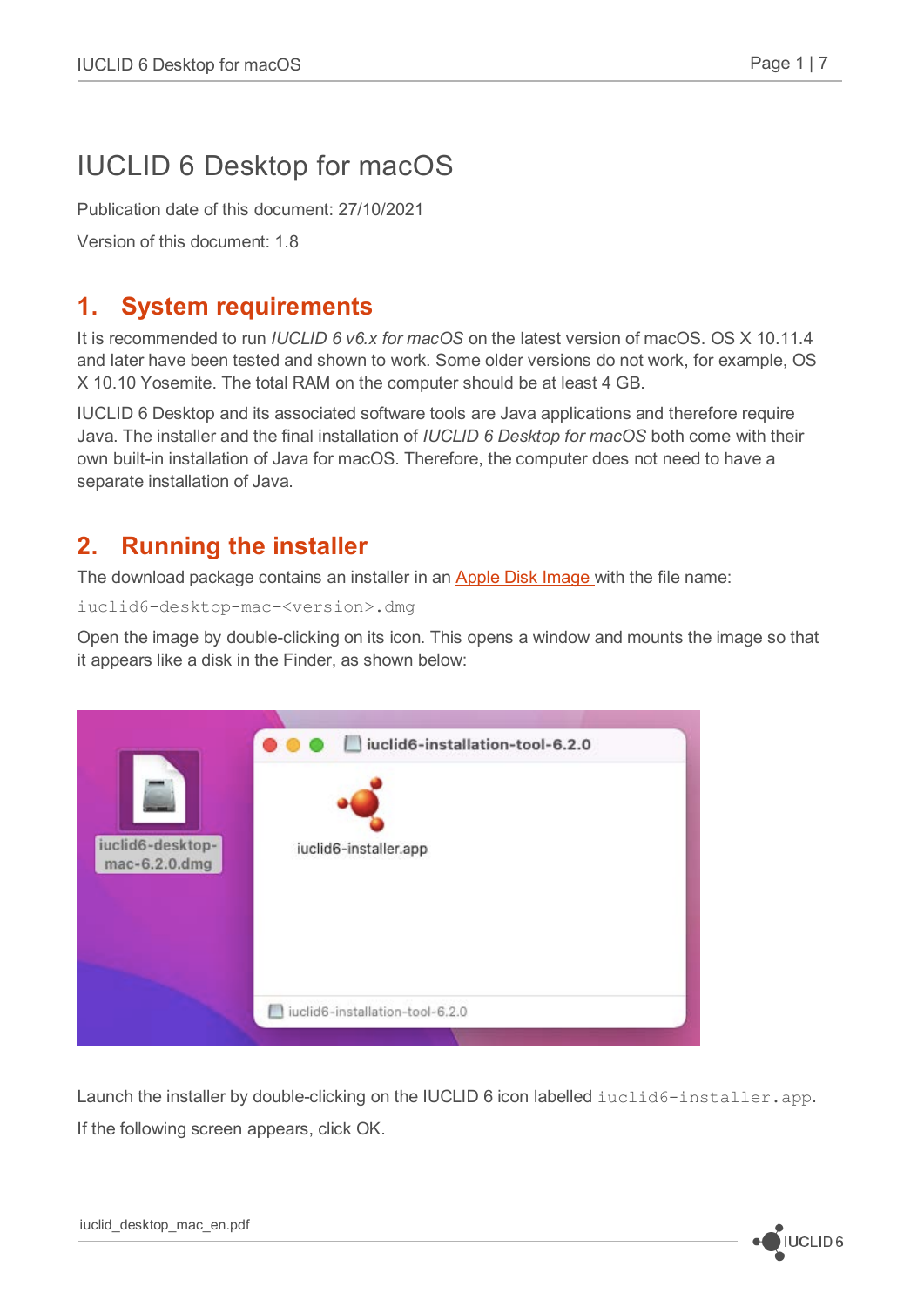

If in the future you need to change what you clicked above, it can be done in the following menu:

*Security & Privacy / Privacy / Automation*

For example, for "OK", tick the box for *Finder* and *iuclid6-installer*, as shown below:

| m<br>$\langle$<br>$\bullet\bullet\circ$ |         | Security & Privacy                                                                                                                                  | Q Search                   |
|-----------------------------------------|---------|-----------------------------------------------------------------------------------------------------------------------------------------------------|----------------------------|
|                                         | General | FileVault<br>Firewall                                                                                                                               | Privacy                    |
| Reminders                               |         | Allow the apps below to control other apps. This will<br>provide access to documents and data in those apps,<br>and to perform actions within them. |                            |
| Photos                                  |         |                                                                                                                                                     |                            |
| Camera                                  |         | • iuclid6-installer<br>$\sqrt{\phantom{a}}$ Finder                                                                                                  |                            |
| Microphone                              |         |                                                                                                                                                     |                            |
| Accessibility                           |         |                                                                                                                                                     |                            |
| <b>Full Disk Access</b>                 |         |                                                                                                                                                     |                            |
| Automation                              |         |                                                                                                                                                     |                            |
| Analytics                               |         |                                                                                                                                                     |                            |
| Advertising                             |         |                                                                                                                                                     |                            |
|                                         |         |                                                                                                                                                     |                            |
| Click the lock to make changes.         |         |                                                                                                                                                     | $\overline{?}$<br>Advanced |

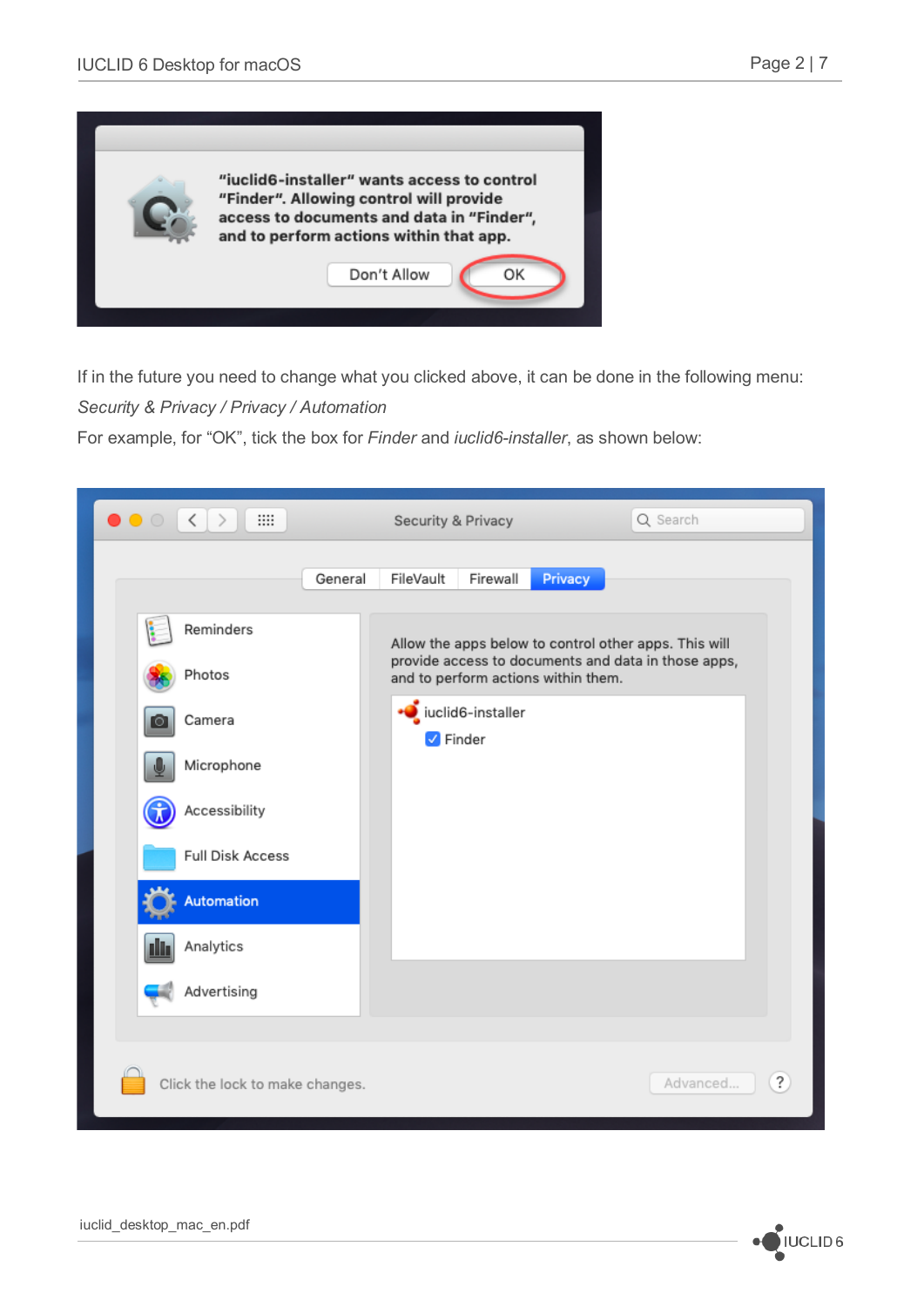After a few seconds a Java icon appears in the Dock and then the installer window opens. Follow the instructions in the installer. To install to a folder that differs from the default, click on the *Advanced* button, and then browse to the required folder. If you choose to use it, the migration from IUCLID 5 should work in the same way as it does for Windows.

### **3. Running IUCLID 6**

The installation folder contains a Mac application file named IUCLID6 which has the icon for *IUCLID 6 Desktop*. Dragging the icon to the Dock creates a link for starting the application, as shown in the example below.



To start *IUCLID 6*, click on the icon in the Dock. During start-up, a splash screen with a progress bar is displayed. The first start-up can take several minutes. Subsequent start-ups are faster.

When the splash screen appears, there also appears a corresponding Java icon in the dock. Shortly after that, a seond Java icon appears in the dock, which corresponds to the IUCLID 6 application itself, as shown in the example below.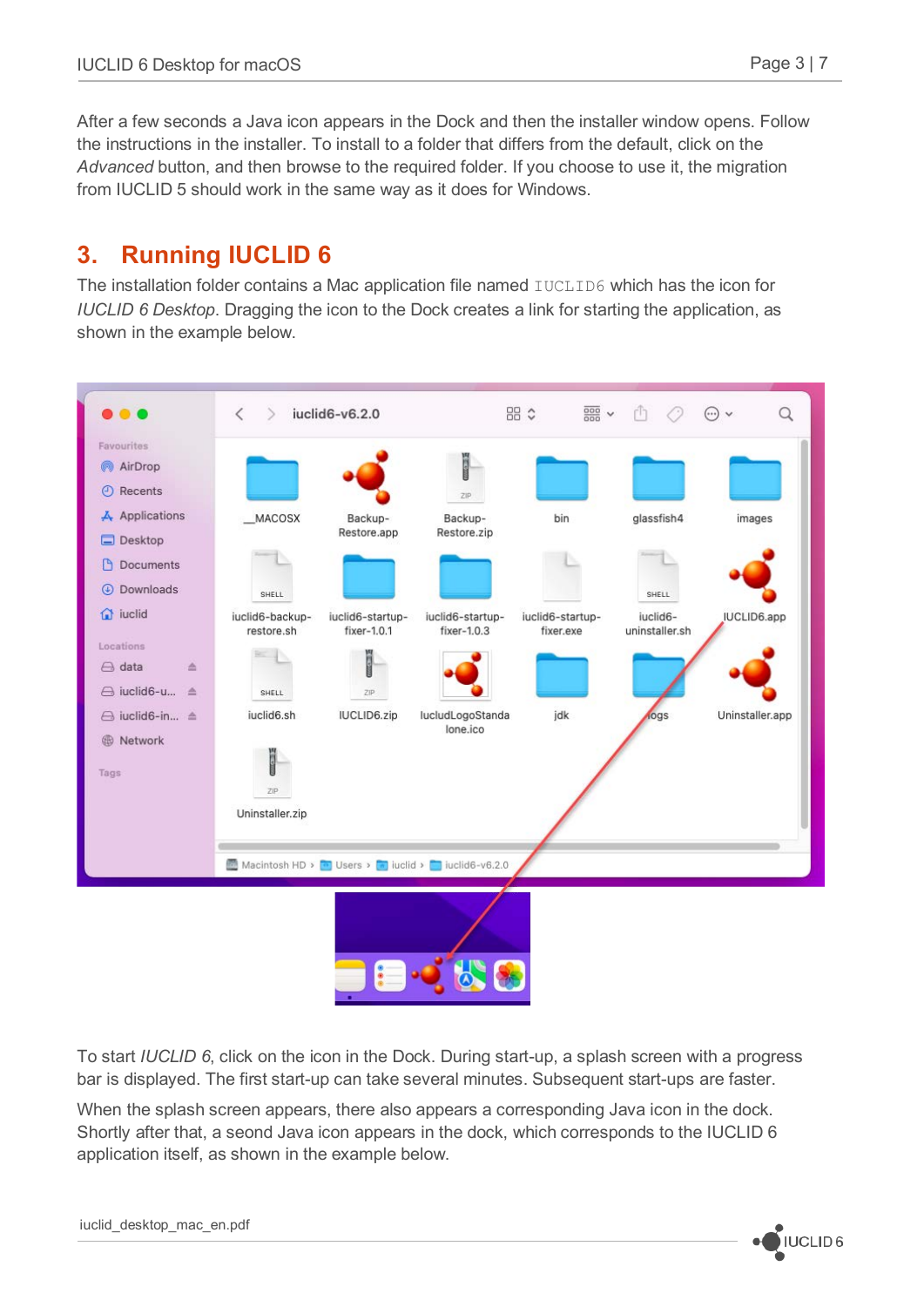

Once start-up is complete, by default, a screen is shown that contains a button labelled *Open IUCLID*, as shown below. Clicking on that button opens the web interface of IUCLID in the default browser.



If the browser shows a blank screen, refresh the browser every few seconds until the interface appears.

*IUCLID 6 Desktop for macOS* is supplied by default with no log-in process and a single user, with username *SuperUser*. The default working *Legal entity* is the *Legal entity* that was defined during the installation.

After start-up is complete, the launcher should close, and its Java icon should disappear from the dock, leaving only the one for the application. If the splash screen does not close automatically, it can be safely closed manually as follows.



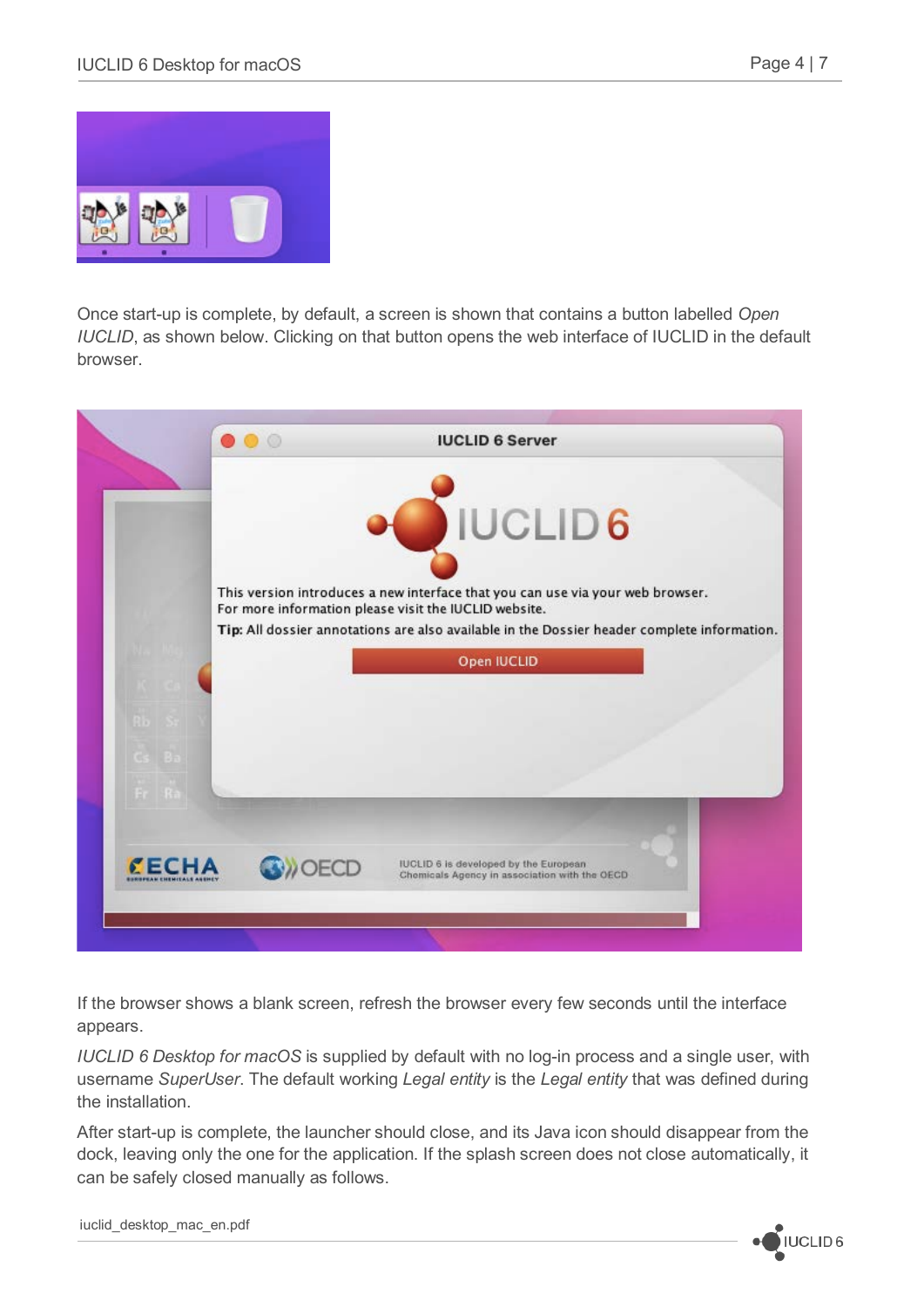First identify which Java icon corresponds to the launcher. The Java icon for the launcher has a name *Iuclid6Launcher*. To see the name click on an icon and look at the top left of the macOS screen, as shown below.



For the IUCLID 6 application, the name is ASMain.



When you have confirned which Java icon is for the launcher, press *Ctrl* and hold it down whilst doing a primary click with the mouse on the icon. Alternatively you can do a secondary click, which for laptops is a two-fingered click on the trackpad. A dialogue appears, from which you need to select *Quit*, as shown below.



The Java icon for the IUCLID 6 application remains in the dock all the time that IUCLID 6 is running. Performing a secondary click on it shows that it is for IUCLID 6, which is illustrated below.

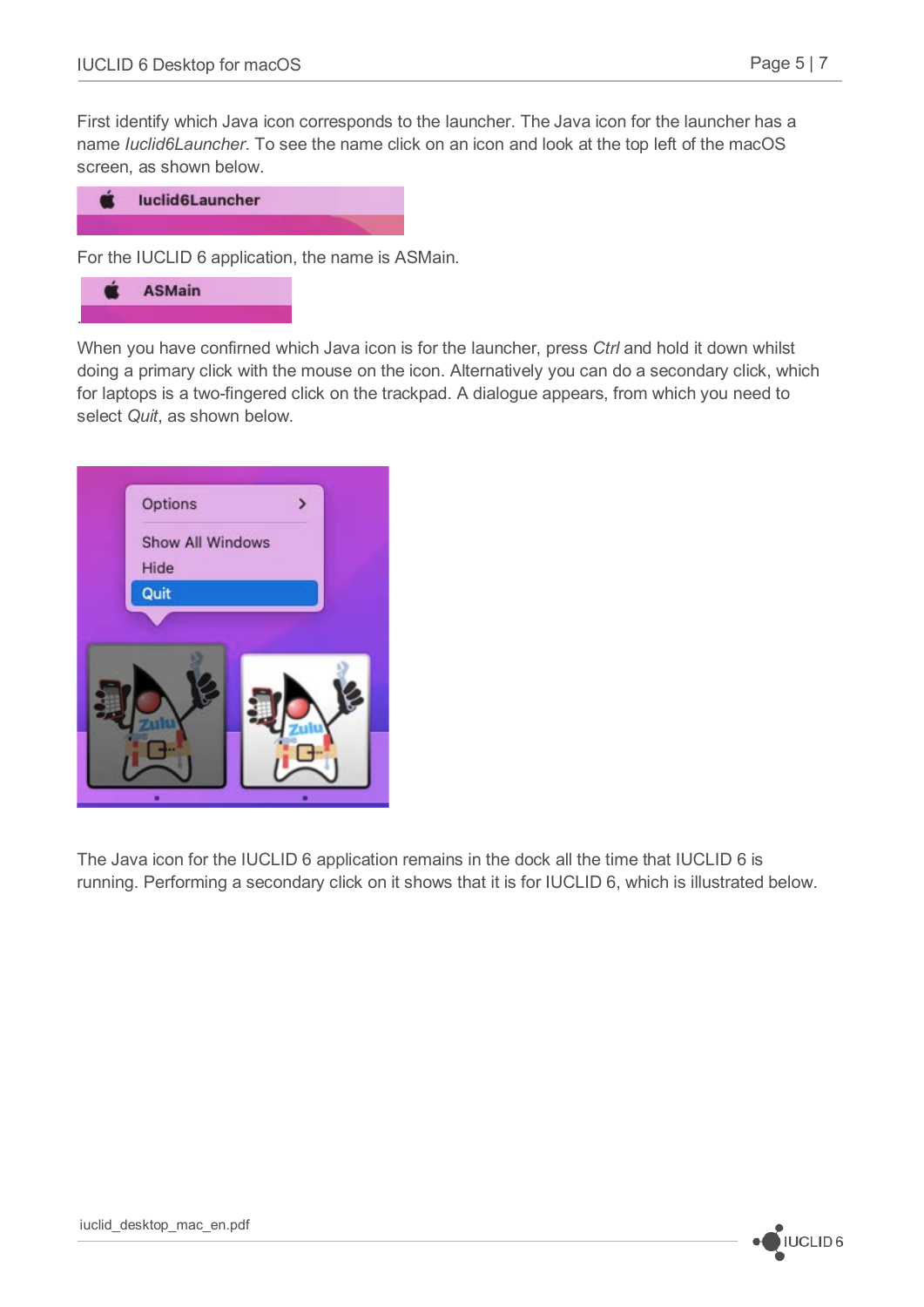JUCLID<sub>6</sub>



#### **4. Updating IUCLID 6**

*IUCLID 6 Desktop for macOS* is updated using a Java application named *Updater tool*, which is available from the IUCLID 6 website. The *Updater tool* makes a backup automatically, but before updating, it is good practice to make a backup of the current version using the Backup-Restore tool that was supplied with the installation. After you have backed-up your data, shut down IUCLID 6 and then download the following package from the IUCLID 6 website:

iuclid6-updater-mac-<version>.dmg

Open the image file by double-clicking on its icon. This opens a window and mounts the image so that it appears like a disk in the Finder, as shown below: